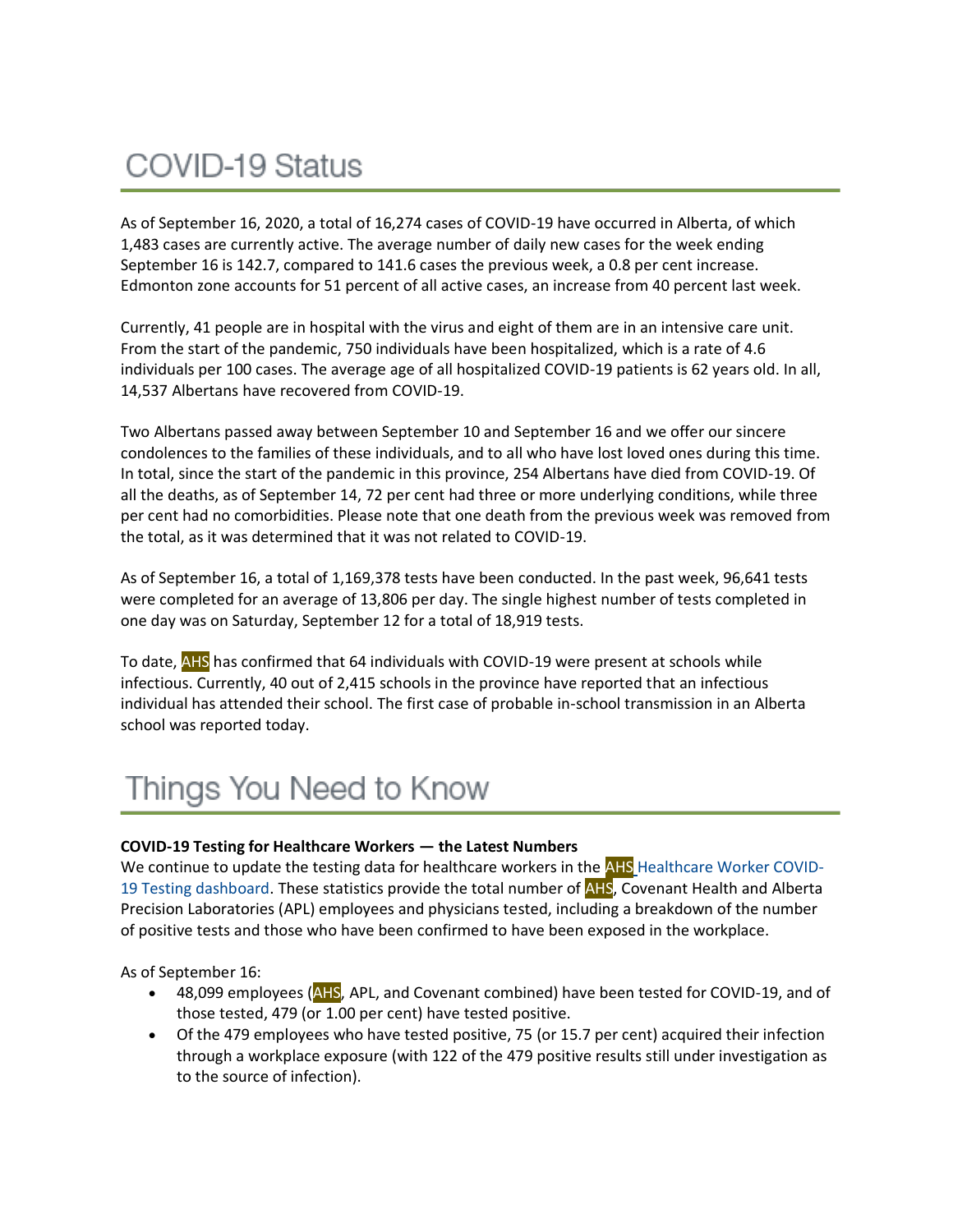- 3,148 physicians (AHS, APL, and Covenant combined) have been tested for COVID-19 and of those tested, 39 (or 1.24 per cent) have tested positive.
- Of the 39 physicians who have tested positive, three (or 7.7 per cent) acquired their infection through a workplace exposure (with four of the 39 positive results still under investigation as to the source of infection).

For more information, see the AHS Healthcare Worker COVID-19 Testing [infographica](https://insite.albertahealthservices.ca/main/assets/tls/ep/tls-ep-covid-19-healthcare-worker-testing-infographic.pdf)nd [dashboard.](https://tableau.albertahealthservices.ca/#/views/AHSEmployeePhysicianCOVID-19TestSurveillanceDashboard/Introduction?:iid=1)

## **Changes to COVID-19 Testing Guidelines**

Yesterday, Alberta Health announced updated COVID-19 testing criteria for Albertans. In an effort to reduce wait times, to speed up access to results, and to support Albertans during respiratory virus and influenza season, testing in Alberta has shifted to focus on those with symptoms, coupled with asymptomatic testing for only those in the risk groups outlined below. Asymptomatic testing is no longer recommended for Albertans who don't fall into these risk groups.

# **COVID-19 testing in Alberta is now recommended for:**

- Albertans with symptoms of COVID-19;
- · Albertans who are close contacts of a confirmed case, whether symptomatic or not;
- Albertans who are linked to a known outbreak, whether symptomatic or not; and,
- Asymptomatic Albertans who are:
	- o School teachers and/or school staff;
	- o Healthcare workers;
	- o Staff and/or residents at congregate living facilities, including long-term care;
	- o Experiencing homelessness; or
	- o Require asymptomatic testing for the purpose of travel

Again, voluntary asymptomatic testing for Albertans that do not fall into the above list, is no longer recommended.

The AHS online testing tool has been updated to reflect these new criteria. Albertans booking appointments using this tool are guided by this new criteria. New appointments are not being offered to asymptomatic Albertans who are not in the priority groups. Health Link is also following this new criteria, as are pharmacies across Alberta.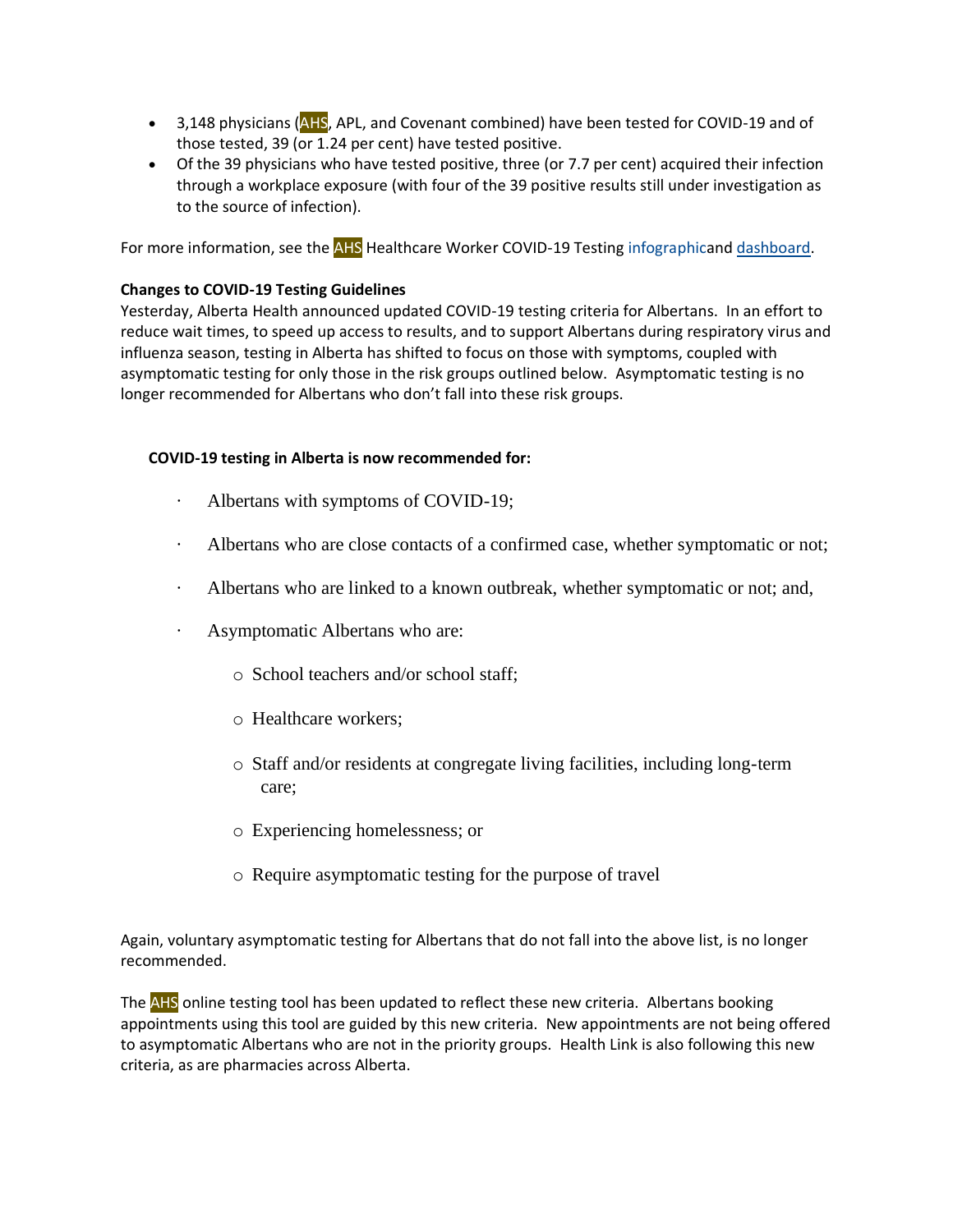Albertans who have already booked an appointment with AHS for an asymptomatic test, prior to this announcement, will still be tested. These appointments will be honoured.

Please note that Healthcare Workers continue to be prioritized for COVID-19 testing. As such, we remind all staff, physicians and volunteers that testing should be arranged through our formal processes. Testing arranged outside of these formal processes is not in keeping with AHS policy or privacy requirements, and is not supported by AHS. This includes self-testing and testing of colleagues.

We thank all staff who are managing these changes, as we work to implement them across the testing continuum.

## **Verna's Weekly Video Message: Building Skills and Knowledge through Simulation**

While it's true an amount of uncertainty comes with a pandemic, one thing we can always count on is the strength of our people. Our teams always come together to support one another in providing quality care.

One of the teams supporting the COVID-19 efforts, especially at the frontlines, is our provincial eSIM (short for educate, simulate, innovate, motivate) team. They develop and facilitate exercises for participants to practice their skills in a simulated, realistic environment.

In fact, the eSIM team has coordinated and trained hundreds of clinical and non-clinical teams across the province on their COVID-19 responses since early March.

[This week's vlog](https://www.albertahealthservices.ca/Blogs/ceo/290.aspx#.X2QMPZ5KiUk) highlights our eSIM team and their efforts during the pandemic. Joining me, Verna, to discuss are:

- · Dr. Vince Grant, medical director of eSIM
- · Mirette Dube', a simulation consultant in Calgary
- · Monika Johnson, a simulation consultant in Grande Prairie.

Vince, Mirette and Monika share examples of their work with teams, challenges they have faced and innovations they've made in rural communities.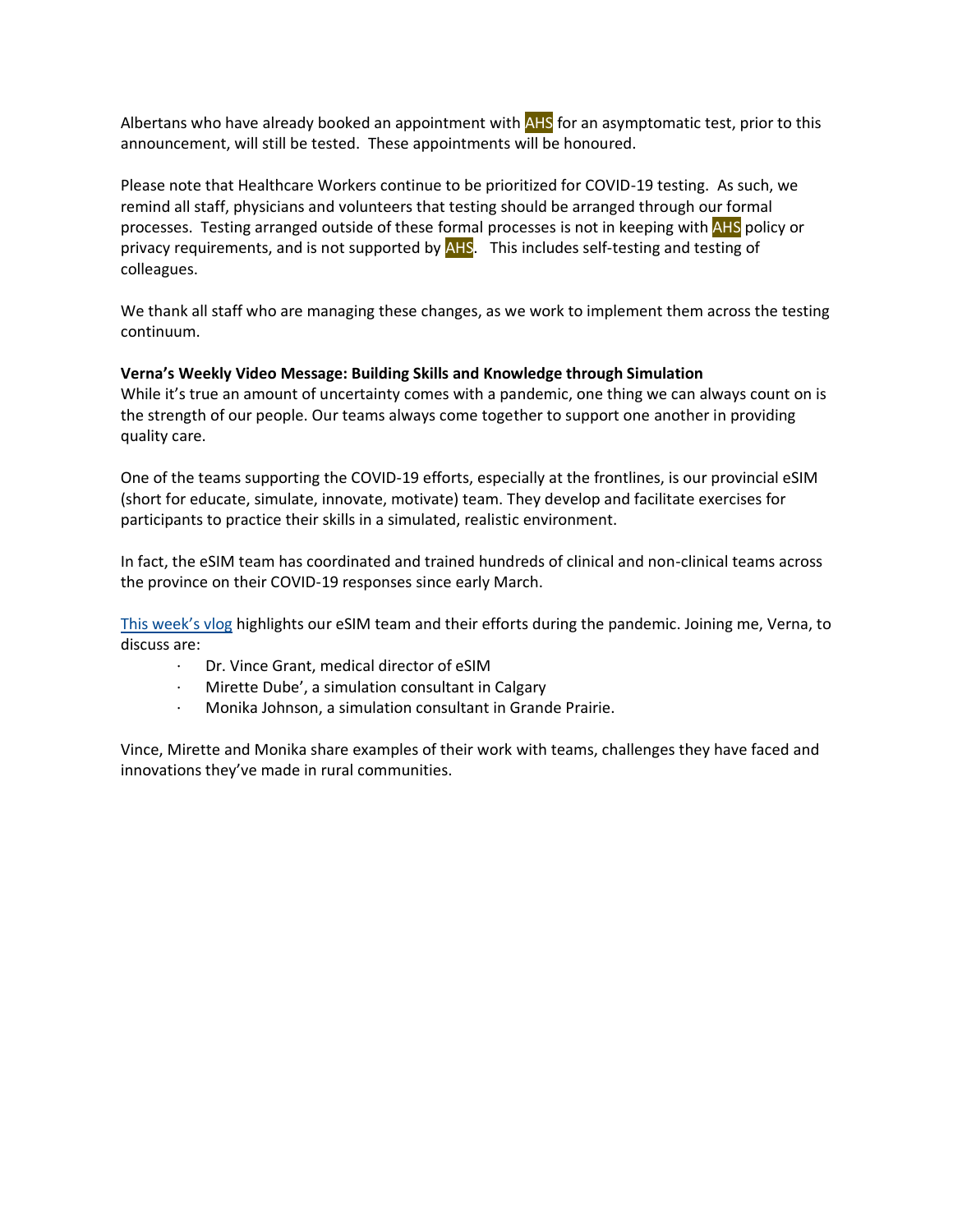

Dr. Verna Yiu talks with Dr. Vince Grant, Mirette Dubé and Monika Johnson about how our provincial eSIM team has been helping to support AHS' response to COVID-19.

#### **New Continuing Care Online Visitation Request Tool**

AHS has developed an online tool to simplify and automate the process of scheduling in-person and virtual visits with residents at continuing care sites. This tool is available to all AHSowned and operated, CapitalCare, Carewest and Covenant Health locations.

The online booking tool allows designated family/support persons and other visitors to request scheduled visits with their loved one(s) who currently reside in a continuing care site. It supports the updated visitation process outlined in the Chief Medical Officer of Health (CMOH) Order [29-](https://open.alberta.ca/publications/cmoh-order-29-2020-which-rescinds-cmoh-order-14-2020-2020-covid-19-response) [2020,](https://open.alberta.ca/publications/cmoh-order-29-2020-which-rescinds-cmoh-order-14-2020-2020-covid-19-response) whereby every attendance of a designated family/support person or visitor must be prearranged with staff at the site.

Albertans who would like to schedule a visit can go to [ahs.ca/ccvisit](https://www.albertahealthservices.ca/cc/page17201.aspx) and complete the online booking request form specifying the location and preferred date and time of the visit. Visitation requests are then sent directly to an administrator assigned at each site.

Site participation is voluntary, recognizing that some locations have effective request/booking systems already in place. We are launching the tool in phases at various locations across the province. Please go to [ahs.ca/ccvisit](https://www.albertahealthservices.ca/cc/page17201.aspx) for the most up-to-date information on which sites are currently accepting online bookings.

#### **New Information on Ordering PPE at Non-clinical Sites**

Sites and facilities that do not provide direct patient and client care can now order Personal Protective Equipment (PPE), as needed, through a new form.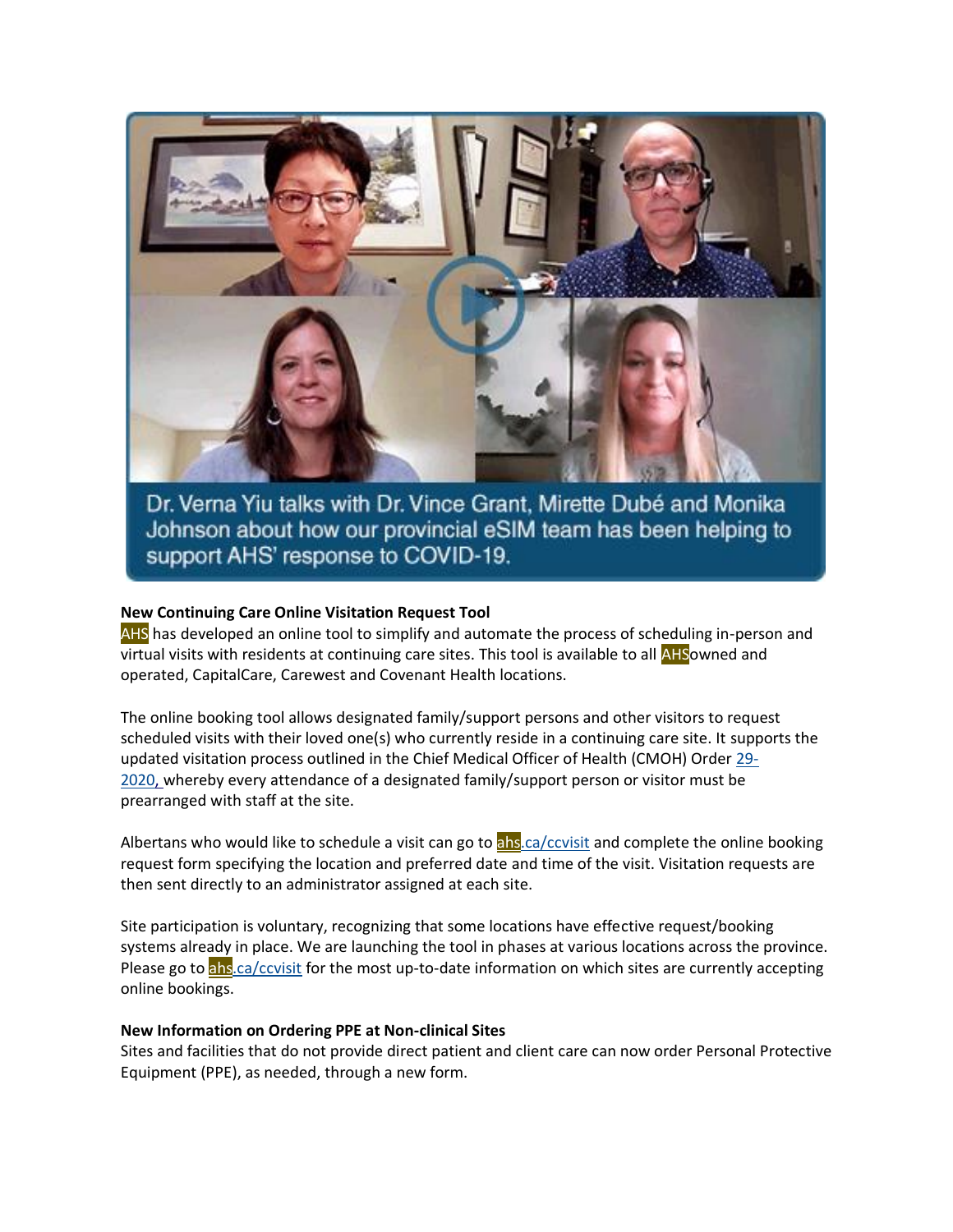As noted above, AHS continues to ask staff who are able to work from home within their role continue to do so until further notice, to mitigate risk and avoid contributing to the spread of COVID-19.

PPE and supplies required to help manage the spread of COVID-19 are in high demand, so administrative sites should only order supplies as necessary and in situations where there is a strong business case for returning to the workplace. Please continue to safeguard supplies from misuse.

Sites that provide direct patient and client care will continue to receive their required PPE through existing delivery channels.

## **Updated Interpretation Feature on Zoom**

To support access to the language line, which connects healthcare teams with language interpreters for patients, Zoom now offers physicians and clinicians the ability to dial out of a Zoom call. Please note: This should only be used when absolutely necessary, for interpretation services.

Recording sessions outside of interpretation can be done through Skype for Business, and AHS Telehealth. For more information on Zoom, please visit the [Virtual Health webpage.](https://www.albertahealthservices.ca/topics/Page17094.aspx)

## **Third COVID-19 Pulse Survey Continues to Guide our Actions**

Thank you to the more than 15,000 people who participated in the third COVID-19 Pulse Survey held August 24 to 27. Your feedback helps us better understand what you need and how we can support you today, and as the pandemic continues.

While results from the third and final Pulse Survey were consistent with the first two, and showed that you continue to feel well prepared to do your job and to address risk, they also highlighted the increasing need for meaningful connections with your leaders.

We learned that many of you are looking to your leaders for proactive support in handling whatever comes next, so we can safely care for Albertans and support each other. AHS is not alone in this regard. Gallup has seen a similar trend with many other organizations they work with, where the ongoing combination of stress, fatigue and uncertainties around COVID-19 is impacting people's wellbeing.

Over the next few weeks, we will continue working to help leaders find ways to connect and share resources that are available to support you today and through the pandemic.

Please watch for more information about upcoming CEO virtual town halls on Insite and in these COVID-19 Updates.

## **Big Thanks to Advisory Council Members and Patient and Family Advisors**

On behalf of **AHS**, we wish to extend a huge thank you to the many Advisory Council members and Patient and Family Advisors who volunteer with our organization to bring the voice of Albertans into healthcare planning and services. Your dedication to your communities, lived experience of healthcare services and your partnership with AHS have helped us continually improve our COVID-19 response. Your perspectives are needed to be sure we remain true to our mission of providing a patient- and family-centered, quality health system that is accessible and sustainable for all Albertans throughout this pandemic. We know many of you have made yourselves available for consultation on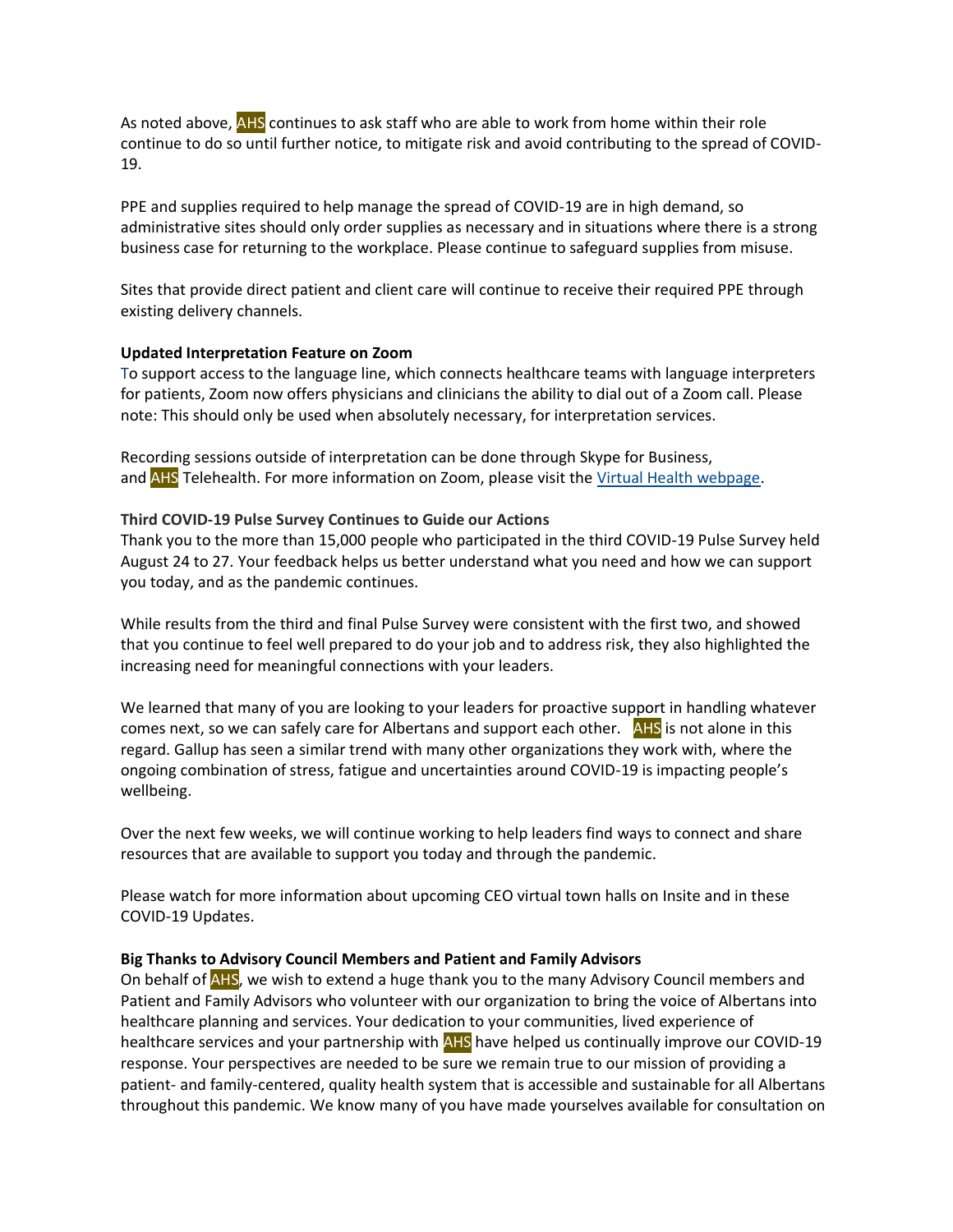short notice, during your summer vacations, and through the start of an unprecedented school year, to consult on the design, delivery, and evaluation of our COVID -19 response. Thank you for your passion, dedication, experience and gift of time.

Learn more about our [Community Engagement and External Advisory Councils](https://insite.albertahealthservices.ca/comm/Page16284.aspx) and The **AHS**Patient [and Family Advisory Group.](https://www.albertahealthservices.ca/info/Page6620.aspx)

## **Harvest Celebration to Recognize 10th Anniversary of the Lois Hole Hospital for Women**

This year marks the 10<sup>th</sup> anniversary of the Lois Hole Hospital for Women, and the Royal Alexandra Hospital Foundation is inviting all Albertans to recognize this milestone as part of their Harvest Celebration this coming Saturday.

With physical distancing restrictions on larger groups still in place, this year's in-person gala will now take place as a one-hour television special for everyone to enjoy. Dr. Deena Hinshaw and I, Verna, are excited to bring greetings as part of the special, which will also include music from Jann Arden, Celeigh Cardinal and Aaron Goodvin, along with celebrity well wishes and patient impact stories. The special will air this Saturday, Sept. 19 at 5 p.m. on CTV Edmonton and will also be available for viewing on the foundation's website and Facebook page that evening at 7 p.m.

To learn more about this event, visit [harvestcelebration.ca](http://www.harvestcelebration.ca/) or the foundation's [Facebook page.](https://www.facebook.com/RoyalAlexandraHospitalFoundation)



# Be Well - Be Kind

## **Resilience, Wellness and Mental Health Supports**

As we continue to adjust to new routines at work and home, please remember confidential supports are available to help you and your loved ones address [stress](https://insite.albertahealthservices.ca/main/assets/hr/tms-hr-whs-wellness-stress-orientation.pdf) and anxiety. You can access resources and support services through our **[Employee & Family Assistance Program \(EFAP\)](https://insite.albertahealthservices.ca/hr/Page964.aspx)** to help navigate various life challenges.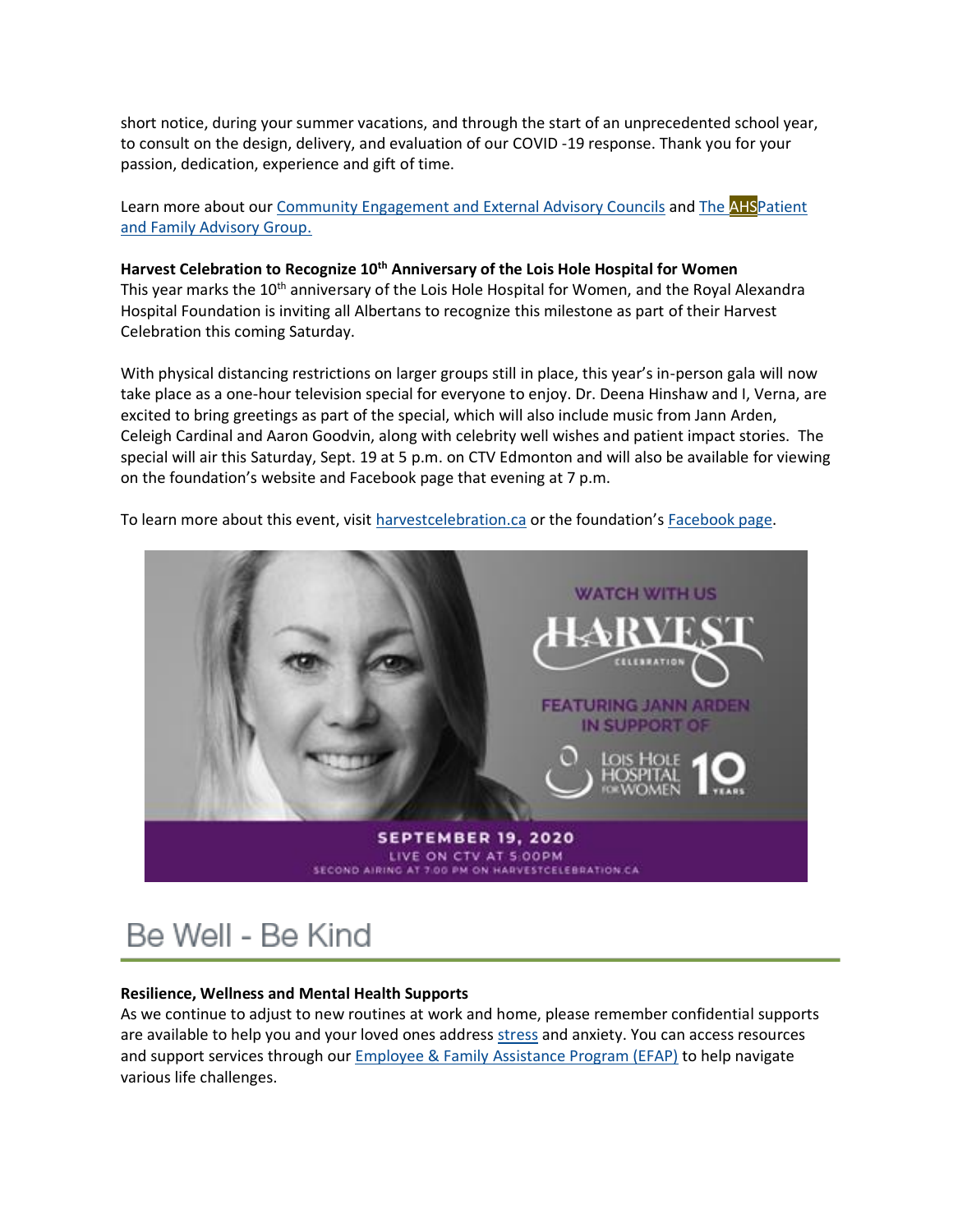Check out the supports and resources below:

- [EFAP's Life Smart Coaching Services](https://insite.albertahealthservices.ca/hr/Page964.aspx)
- [Wellness Seminars](https://insite.albertahealthservices.ca/hr/Page2967.aspx) (register through [MyLearningLink\)](https://insite.albertahealthservices.ca/hr/Page1881.aspx)
- [Resilience, Wellness and Mental Health Resource Guide](https://insite.albertahealthservices.ca/main/assets/hr/tms-hr-whs-resilience-wellness-mental-health-resource-guide.pdf)
- [Self-Care Tip Sheets](https://insite.albertahealthservices.ca/main/assets/hr/tms-hr-whs-self-care-tactics.pdf)
- [Supporting Your Mental Health](https://insite.albertahealthservices.ca/main/assets/hr/tms-hr-mental-health-resource.pdf)

If you have questions or would like to provide feedback on the resources, contac[twellness@ahs.ca.](mailto:wellness@ahs.ca)

#### **Celebrity Shout-Out – Will Arnett**

Musicians, actors and athletes all over Canada keep sending messages of gratitude to our staff, teams and volunteers. Today's shout-out comes from [Canadian-born actor and comedian,](https://youtu.be/3DvJbqe1R2c) Will Arnett.

"We know how hard you've all worked and just, tirelessly and bravely over these last few months," says the Netflix *[BoJack Horseman](https://en.wikipedia.org/wiki/BoJack_Horseman_(character)) and Arrested Development star.* "If it wasn't for people like you, we wouldn't be able to get through this, so thanks again. Keep going."

Stay tuned and follow AHS on social [media](https://www.instagram.com/albertahealthservices/) for more celebrity shout-outs.



#### **Sharing the Love: Thanking Our People**

Thank you for recognizing your team members and colleagues as we continue to work together to respond to the needs of Albertans during this pandemic. We love how you share the love and appreciate each other.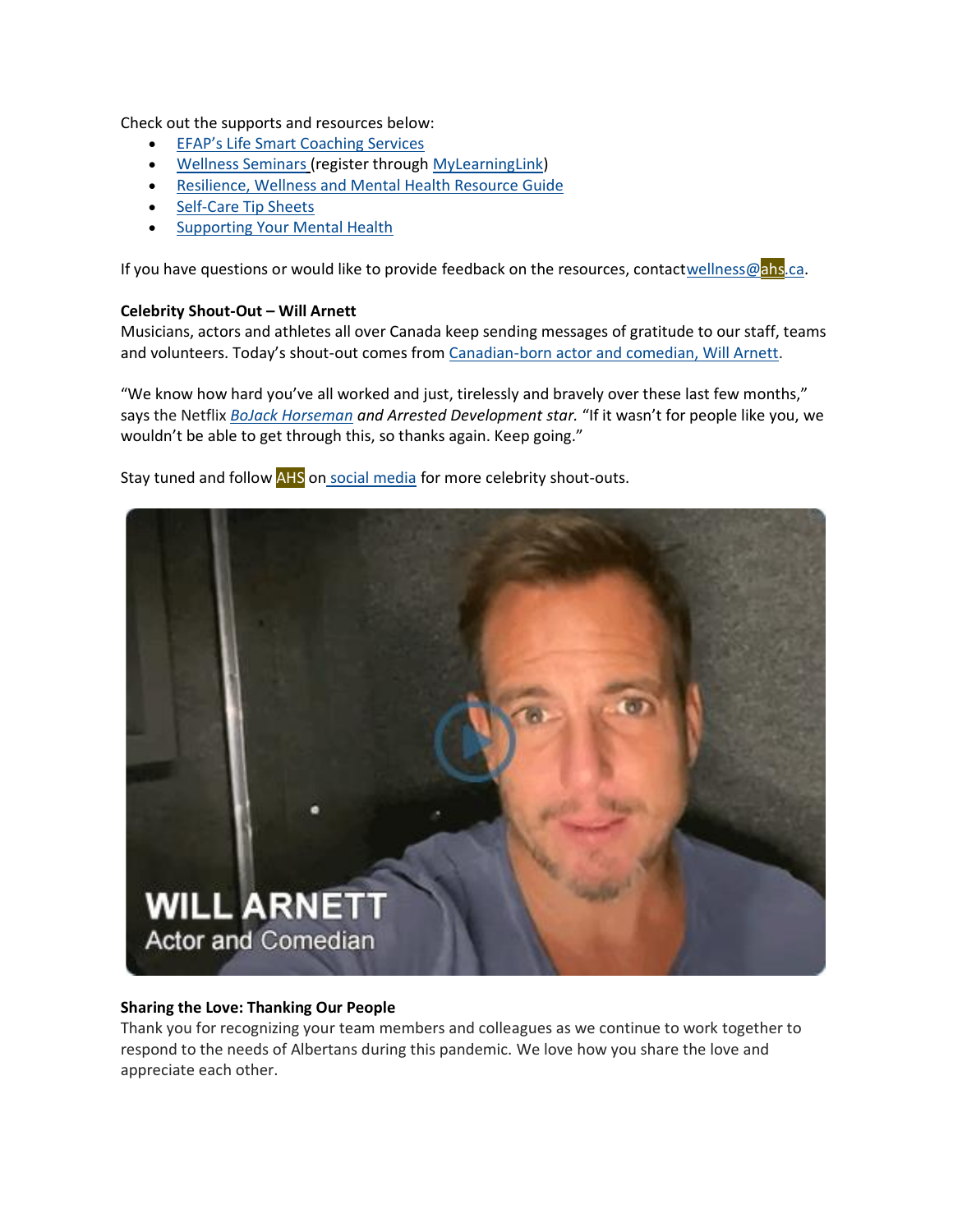#### *September 21 – 26 is Environmental Public Health (EPH) Week*

We want to take a moment to recognize and celebrate the hard work and dedication of the Environmental Public Health (EPH) Teams. The AHS EPH teams are making a huge difference in helping to prevent the spread of COVID-19 in Alberta and support the province to gradually reopen businesses, resume activities and get people back to school and work.

Public education is an important aspect of the work the EPH team carries out to provide guidance to the public related to COVID-19 and beyond. Whether it be food safety, day care, personal services, and more, EPH is responsible for communicating to the public about possible health risks (e.g. safe water, housing or disease control) that may arise, and perhaps most frequently right now, about the risk of COVID-19 exposure or transmission. EPH is a primary source of public health information, creating countless resources for the home, businesses and communities.

As Alberta continues to reopen, AHS EPH teams work with our partners to provide further clarity to businesses, their staff, clients, schools and the public on how to act and operate safely, playing a very important role in reducing the spread of COVID-19 in our province.

#### *Fashionable Physical Distancing*

Staff on Unit 5E4 at the University of Alberta Hospital are reminding others of the importance of physical distancing with an eye-catching T-shirt worn while on duty. LPN, Burcu Iltan, had a friend in Ontario who was able to provide the unit with the shirts, which say "Keep Six Feet Back, Nurse at Work".

The exclusive T-shirt is showing up at the site in many roles. As Cathy Osborne, Senior Operating Officer of the UAH was preparing for leadership rounds, unit manager and PPE coach, Tosha Draper, wore her T-shirt with pride to help Cathy don full PPE. Cathy spent time speaking with staff, families and patients during the rounds.

With PPE coaches, supportive leadership, and a cordoned off area for donning and doffing, staff on 5E4 have felt quite safe coming into work and continue to provide excellent patientcentred care. Everyone adheres to social distancing and masking guidelines, and patients and their loved ones know they are well taken care of. Tosha, unit manager for 5E4, is proud of how her staff have handled this pandemic and the ongoing changes it continues to bring.

"The staff have been so flexible with the minute to minute updates and they have done a tremendous job in adapting quickly," says Draper. "I commend their hard work and positive attitude."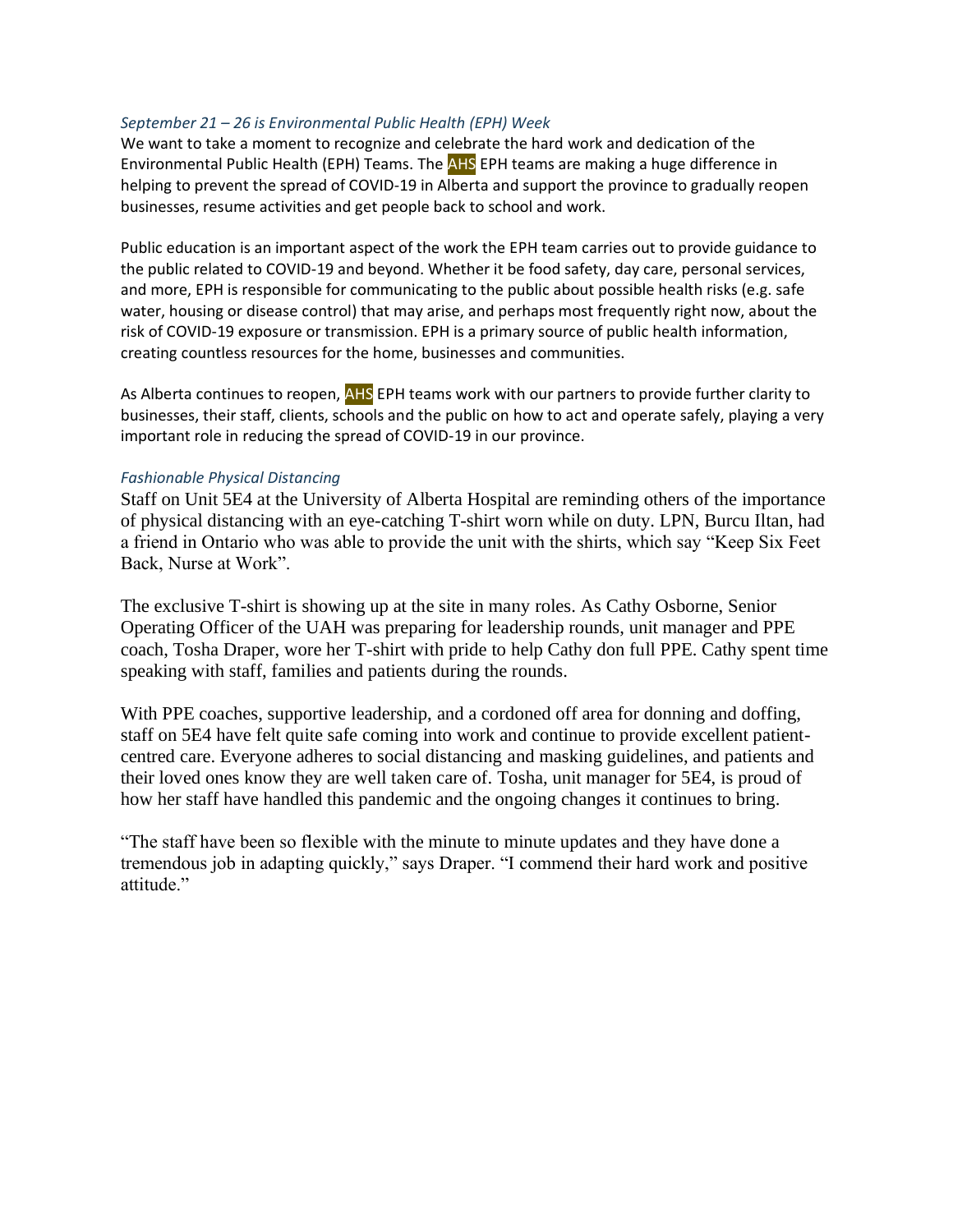

*Cathy Osborne (left) and Unit Manager, Tosha Draper, supporting each other with PPE.*

## **Wrapping Up**

We've talked often in the past months about how we need to take care of ourselves and stay well, especially in these challenging times. And that is so very true. But, we've also had feedback that with the intense demands this pandemic has placed on so many of us, taking time to rest and recharge has been very difficult – even unrealistic.

We have heard you. We are having discussions among leadership, and with units and frontline teams about how we can keep up the pace, maintain our passion and bolster our commitment, when at times we are exhausted. We are in the process of hiring staff into key areas to increase support, including adding to our contact tracing teams, assessment centres and those testing at Alberta Precision Laboratories.

Our desire for you to stay well and look after yourselves is genuine and not meant to be insensitive. We are awed by what you have accomplished through the course of this pandemic. We see the long hours, the extra days and the added shifts. We see days where those around us are showing fatigue and strain. We know there are growing pressures at work, and that you also have lives outside of work which have their own sets of demands.

We genuinely want you to stay well. We want to sustain you and find ways to strengthen you. So please, tell us your ideas. Let us know what you need from us as leaders.

There are great days and there are those that are harder than we could have imagined. And, there is still a long path ahead of us as we continue to manage COVID-19 and protect our province.